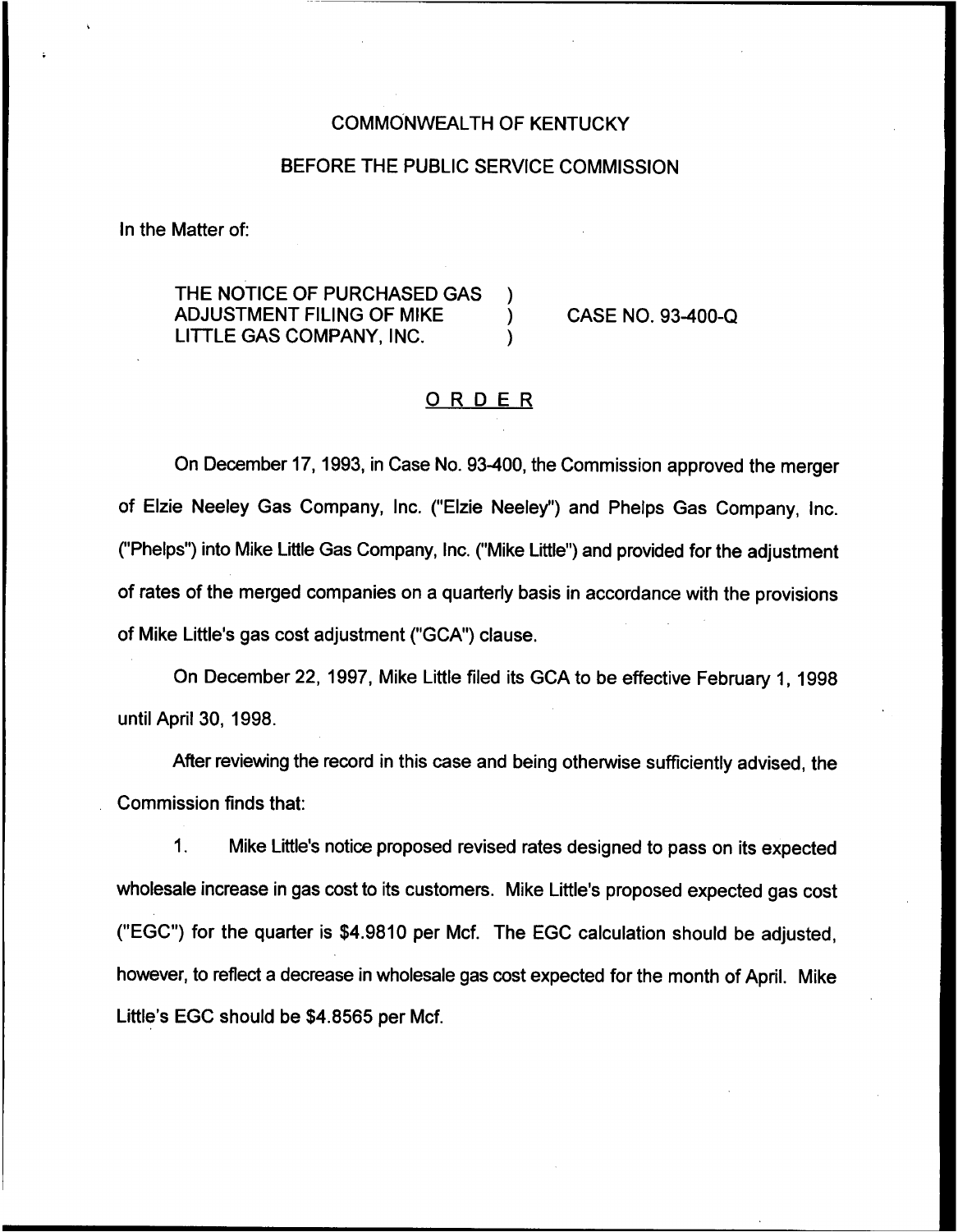2. Mike Little's notice set out no current quarter refund adjustment ("RA"), and it had no RAs remaining from previous quarters.

3. Mike Little's notice set out a current quarter actual adjustment ("AA") of 2.99 cents per Mcf to collect under-recovered gas cost from August, September, and October 1997. The total AA of (6.40) cents per Mcf reflects the net over-recovery of the combined system for the current and previous three quarters.

4. These adjustments produce a gas cost recovery rate ("GCR") of \$4.7925 per Mcf, 50.33 cents per Mcf more than the prior rate.

5. The rate adjustments in the Appendix to this Order are fair, just, and reasonable, in the public interest, and should be effective for gas supplied on and after February 1, 1998.

IT IS THEREFORE ORDERED that:

1. The rates proposed by Mike Little are denied.

2. The rates in the Appendix, attached hereto and incorporated herein, are fair, just, and reasonable and are effective for gas supplied on and after February 1, 1998.

3. Within 30 days of the date of this Order, Mike Little shall file with the Commission its revised tariffs setting out the rates authorized in this Order.

Done at Frankfort, Kentucky, this 28th day of January, 1998.

PUBLIC SERVICE COMMISSION

'rman

/ice Chairman

ATTEST:

Commissioner